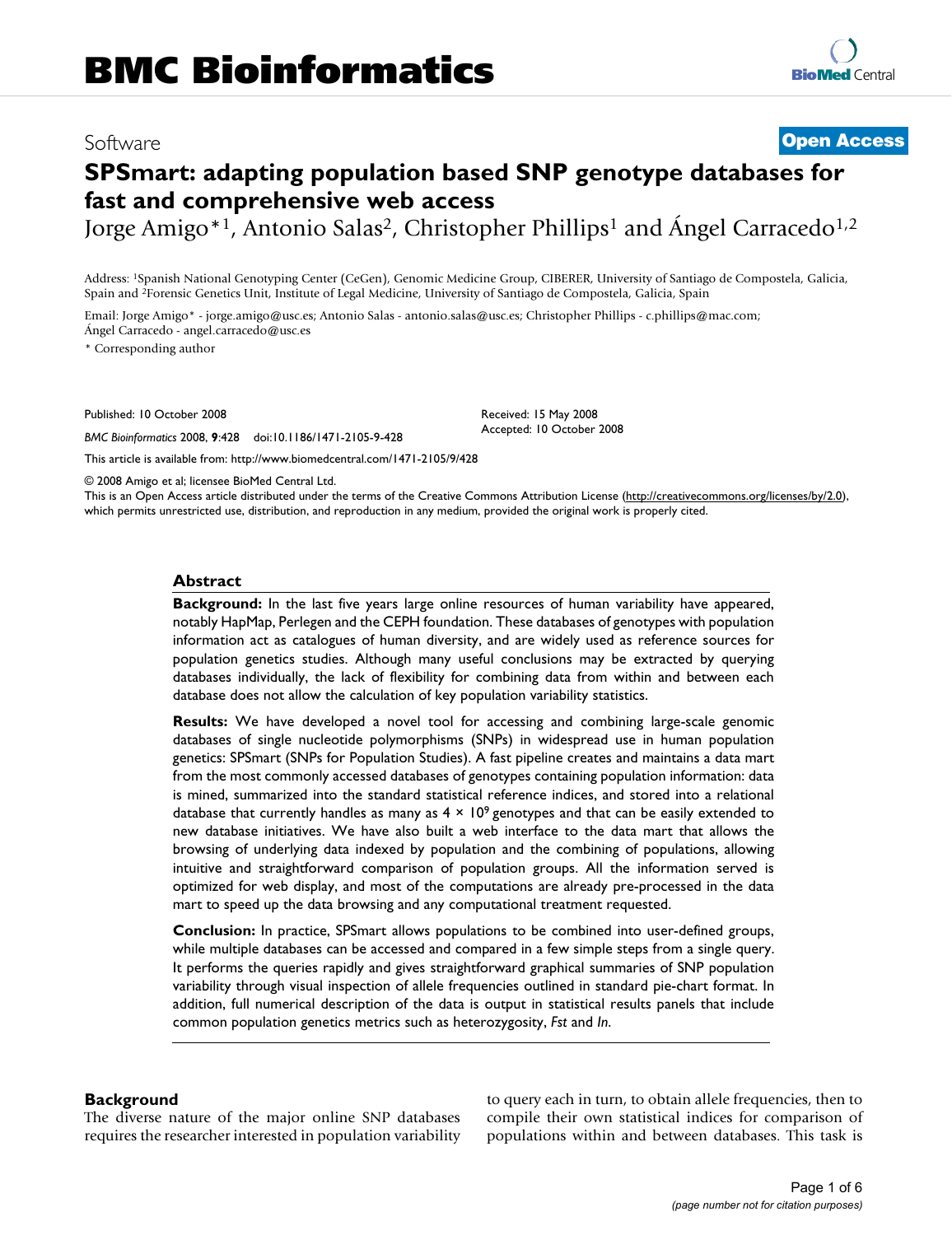made more difficult by the different data formats of the results given by each database, whose focus does not always address the needs of researchers interested in population variability, and in some cases it may be necessary to download large data segments to run locally a specific population based analysis.

Because the large-scale SNP data repositories are heterogeneous, and in response to our own need for a graphical browser for complex and extensive SNP data where this was lacking, we developed a system to summarize genotypes from multiple populations quickly and easily. The system uses a fast pre-processing pipeline able to work with any population based SNP database and can bring together disparate information into more informative summaries of variability, locus data and statistical metrics.

# **Methods**

#### *SNP resources*

Many online databases that catalogue human variability provide population information about the samples studied, notably HapMap [1,2], Perlegen [3] and the CEPH foundation [4,5]. For instance, data from the CEPH Foundation collating genotypes generated from the human genome diversity panel (HGDP) gives one of the most valuable resources for human population studies in terms of geographic coverage and samples analyzed (1056 samples from 51 diverse populations), with recent contributions releasing major quantities of genotypes, e.g. the Stanford University CEPH-HGDP SNP genotyping initiative has yielded 650,000 SNP genotypes in 971 samples [6]. However, the data is accessible only as flat text files of limited use for many of the needs of population and evolutionary genetics studies. The Michigan University CEPH-HGDP SNP genotyping initiative has replicated in large part that of Stanford, so both databases overlap significantly in SNPs and samples genotyped. Therefore these databases cannot be considered as fully independent when carrying out population genetics studies.

In contrast to the Stanford and Michigan databases, the HapMap Phase II database contains an extensive amount of common genetic variation characterized in just four population samples. One of the main aims of HapMap Phase III was to extend the genotyping to a wider range of populations comprising SNP data of 1,115 individuals from 11 populations. The Perlegen database is also extensive in terms of SNP number but limited in terms of populations studied.

Some SNP repositories have web-sites that allow the downloading of SNP genotypes and locus information (chromosome position, linkage disequilibrium, etc.). However none permit the comparison and re-combination of multiple populations or the computation of population genetics indices. The SPSmart addresses this gap in possible analysis approaches by allowing the user to make specific searches of SNP lists in chromosomal regions and/or genes and to make comparisons of SNP variation within and between each of the databases outlined on Table 1. In particular the option to compare SNP variability across different databases provides a valuable system for initiating SNP based population genetics studies.

#### *Pre-processing the data*

A common characteristic of the most widely accessed human population databases is infrequent or unpredictable update cycles. To remove the need of the user to check for updates we have implemented a fast pre-processing pipeline, able to work with any given SNP genotyping database that reports multiple populations, which can summarize information into the most useful statistical indices (allele frequencies, heterozygosity, *Fst* [7-9] and *In* [10]). Scripts generate a data mart from the pre-processed data of the most recent database build in multiple flat files and merges these with the latest dbSNP build (mid 2008: #129) to acquire additional SNP information such as chromosome, position, validation status, gene, reference allele, and ancestral allele derived from the Chimpanzee genome. Although each query would normally demand its own processing resources, pre-processing the data

| Database         | <b>SNPs</b> | Populations | <b>Web Address</b>            |
|------------------|-------------|-------------|-------------------------------|
| HapMap Phase II  | 4.098.495   | 4           | http://hapmap.org/genotypes/  |
| HapMap Phase III | 1,614,792   | П           | http://hapmap.org/genotypes/  |
| Perlegen         | 1,580,349   | 3           | http://genome.perlegen.com/   |
| Stanford HGDP    | 660,918     | 52          | ftp://ftp.ceph.fr/hgdp_supp1/ |
| Michigan HGDP    | 525,910     | 33          | ftp://ftp.ceph.fr/hgdp_supp2/ |

**Table 1: Main characteristics of the SNP databases currently accessed by SPSmart**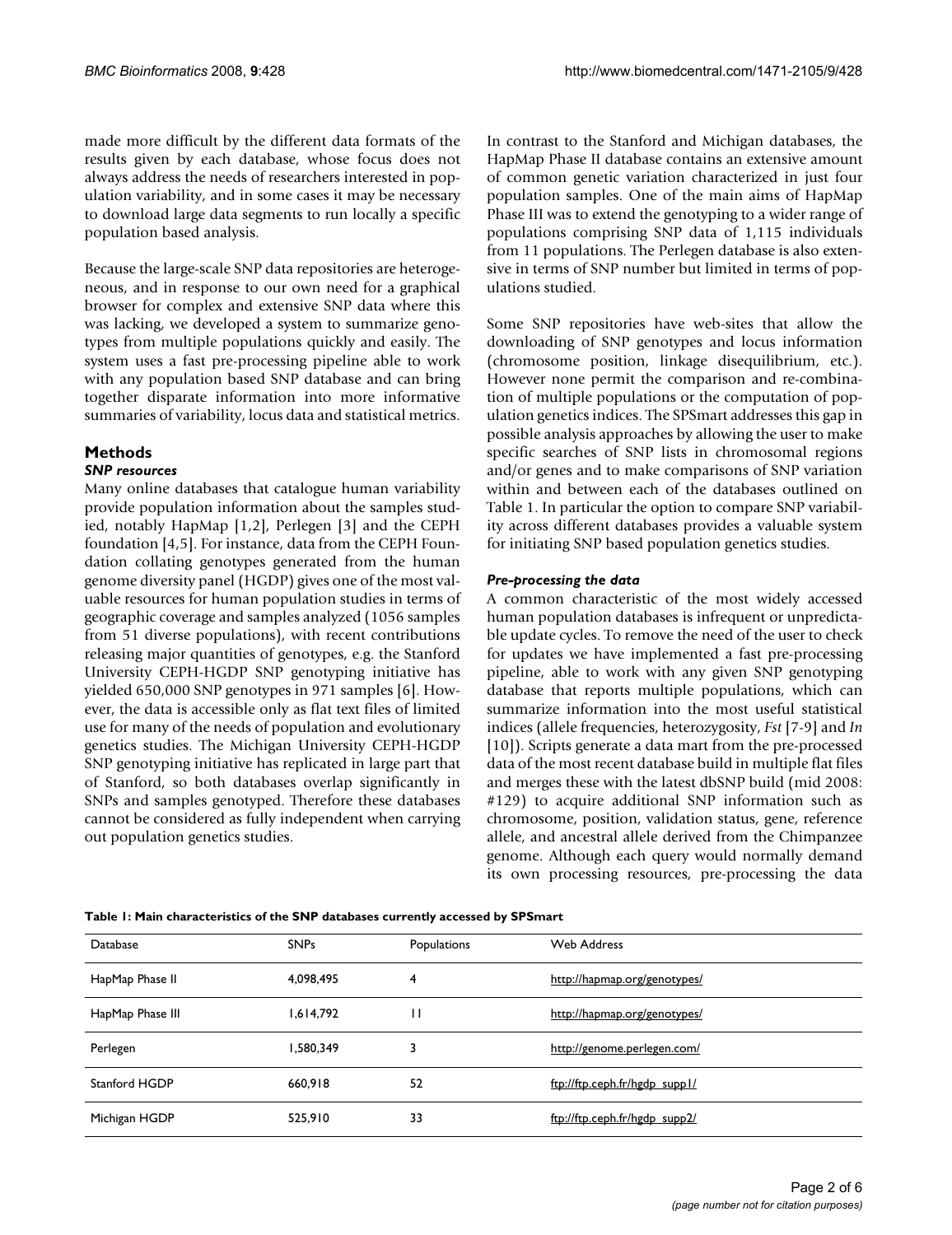solves the major computing issues, so serving all these calculations through the web was the next logical step as shown on the workflow described on Figure 1.

All the SNP repositories that have been processed have their raw data freely available for bulk downloading. Their genotypes are compressed in plain-text files arranged in tables, differing only in the structure of those tables: Hapmap, Perlegen and the Stanford CEPH present their data in a SNP per row basis, with the samples in columns, while the Michigan CEPH data is arranged following the structure format (that is a sample in each couple of rows, with each SNP's allele 1 and allele 2 contained on the first and second sample line respectively.

The pre-processing engine has three major aims: (i) to rewrite the data into a more appropriate format for population combinations, (ii) to build all the possible summaries that may be requested by populations, and (iii) to merge the genotype data with dbSNP information. The output of the population pre-processing of any repository is a SNP list containing all the SNPs found in the database and files containing all the calculated statistical indexes per SNP and per population. The SNP list is used to retrieve additional dbSNP information through a collateral pre-processing engine, aiming to enrich the data mart. Placing the data into a relational database allows quick presenting of these pre-calculated results through the web interface, so a combination of those summaries for the requested population combinations is all that is required.



#### Figure 1

**Flowchart of processes implemented in SPSmart**. The underlying SPSmart processing engine is capable of dealing with virtually any database that contains genotypes grouped by populations. Any dataset is summarized into common populational statistical indexes, and then combined with dbSNP additional information in order to improve the online data browsing experience.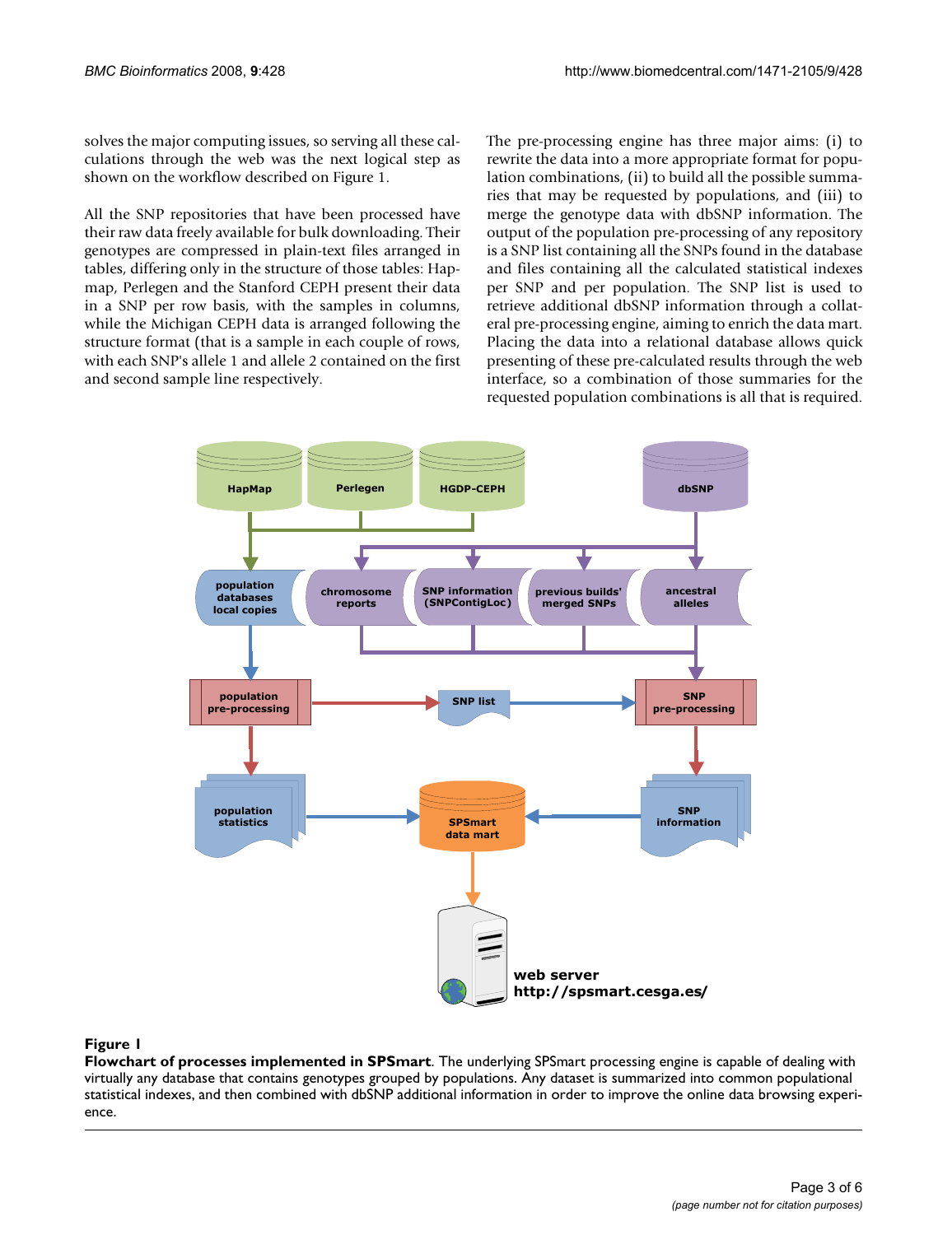As the major population groups can be expected to be queried often their combinations are pre-processed, hence statistical parameters of the populations that constitute the group are pre-calculated and stored too.

Including a new dataset is fairly straightforward: the format of the new dataset is analysed and, if needed, the reading module of the population pre-processing script is adapted. Once the data is read, the data is internally structured in identical fashion to the other datasets and subsequent pre-processing is executed in the same way. Updating incorporated datasets is easier still since no script adaptation is required, just a new pre-processing run that takes from several minutes to a few hours depending on data size.

#### *Programming languages*

In order to satisfy the predicted needs demanded by SPSmart, a variety of programming languages were used in development. Perl was selected for all the pre-processing scripts, as it is recognized as one of the fastest programming languages for text-processing. The optimized regular expressions engine of Perl allows fast and reliable digesting of flat text files, so the resulting scripts are very powerful but undemanding in terms of resource consumption. To access the pre-calculated data mart and for presenting the data on each client, allowing user interaction through a web browser, the combination of PHP, MySQL and HTML was chosen, with due regard for common web standards such as CSS and XHTML, maximizing independence across different browsers. In addition Javascript was used to facilitate user input on the search section, to hide and show the results tabs, and for some minor design details. In combination the languages used produced a final web interface capable of rapid presentation of results while generating light pages for low bandwidth users.

#### **Results**

All the data is stored in a relational database such that each available genotyping dataset has a table of SNPs with their descriptive information, a table of genes and the SNPs present in them, population data for listing purposes, and a table per population and per population group containing their summarized statistics. We have also built a web interface to allow browsing the data mart and to structure queries by populations where users can select any combination of populations within a database to obtain sets of comparative data and statistical metrics.

Populations can be combined on the advanced search page with the possibility of comparing up to five different population combinations. The user should be aware that the sampling approaches and sample sizes of each repository are different and this must be taken into account when inter-population comparison are made, even if populations carry identical descriptions.

### *Tool usage*

A SNP search can be performed by entering a list of SNPs, defining a chromosome region, or entering a gene name. The query reports results in a paginated manner comprising a frequencies tab for visual inspection of allele frequencies plus a statistics tab for a detailed and downloadable table containing statistical information for the queried SNPs for the defined population groupings.

Figures 2, 3 and 4 show three examples of queries that illustrate comparisons between databases and populations that illustrate the flexibility of comparing data from different sources with unified queries. Firstly (Figure 2), a comparison of population variability reported by Perlegen and Hapmap for SNP rs6824418 highlights a major discrepancy between these databases for Europeans: listed as an allele frequency of 0.065 in Perlegen (EUA) and 1 in Hapmap (CEU). Secondly (Figure 3), analysis of a fixed difference SNP such as rs2789823 provides a means to gauge European-African admixture in African Americans by comparing the reported variability in the Perlegen African American sample (AFA) with that of the Hapmap African sample of the Yoruba of Ibadan, Nigeria (YRI). Lastly (Figure 4), a SNP collected as a Native American informative ancestry marker (rs4698702) that has poor quality flanking sequence and cannot readily be genotyped may be substituted by performing a region search on chromosome 4 from 18230000 to 18250000 and locating a better alternative SNP (rs10012227) with a near identical frequency distribution due to association.



#### Figure 2

**Finding discrepancies among databases**. SNP rs6824418 data from Perlegen and HapMap indicating discrepant allele frequency estimates for populations EUA and CEU (European American and CEPH European respectively).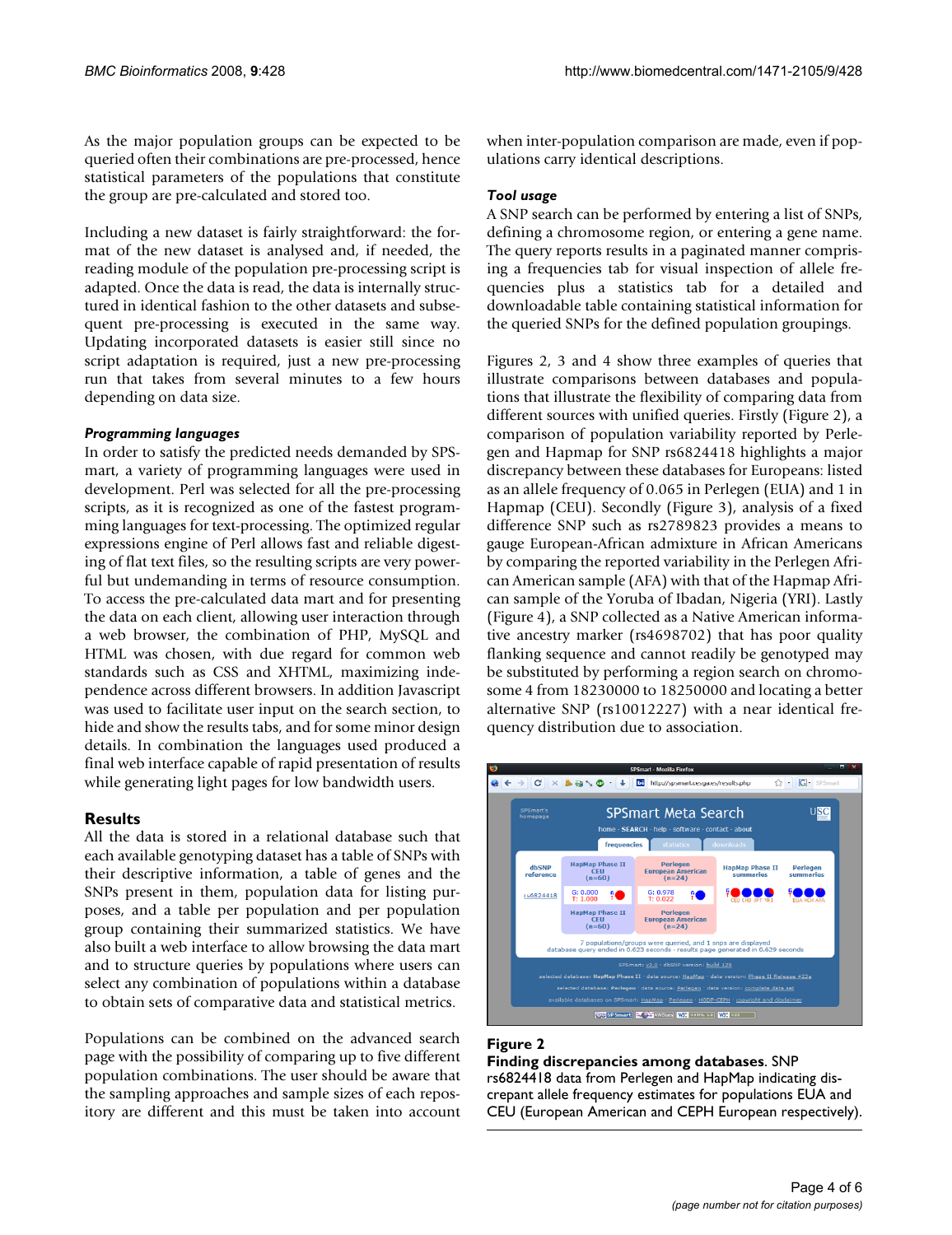

# **Figure 3**

**Comparing similar populations in different databases**. SNP rs2789823 data from Perlegen and HapMap illustrating a fixed difference SNP that shows the degree of European:African admixture in the African American population sample of Perlegen (AFA) compared to the HapMap African population: the Yoruba of Ibadan, Nigeria (YRI).

## *Updating frequency*

The frequency of updates of the available datasets and how these are incorporated in SPSmart depends largely on the databases themselves. If they are updated at their origin SPSmart can refresh the contents within a day of noti-



#### **Figure 4**

**Inspecting a chromosome region**. Using a chromosome region search to find an alternative SNP marker with improved quality flanking sequence in the same linkage disequilibrium block (rs10012227 as a better substitute for rs4698702).

fication, however the main reference database of HapMap changes about twice a year, while Perlegen and CEPH databases are not expected to change at all. In addition, the SPSmart is designed in a way that allows easy implementation of new functionality. For instance, it is straightforward to implement new statistical indices as well as new filtering properties in response to user demands or changes in statistical approaches to population analysis reported in the literature.

# **Discussion**

The major novelty of SPSmart is the ability to combine populations from within a database and to compare populations between different databases, then from both of these operations derive key population variability statistics.

The SPSmart engine http://spsmart.cesga.es/ provides several aids for population genetics and complex disease association studies; areas of research that can both be reliant on comparing SNP variability between populations. The SPSmart engine has successfully processed, and is currently running, a range of data sets encompassing: Hap-Map release #23a, the Stanford University and Michigan University CEPH-HGDP panels, and the Perlegen SNP data set. We aim to include any major new data sets that collate human SNP variability and implement an extended menu of statistical indices to further aid the population geneticist trying to make sense of the growing wealth of online SNP data.

# **Conclusion**

There are a very large number of autosomal SNP genotypes freely available in the literature and databases. Each database resource presents its own storage procedures and formats and therefore it is difficult for a researcher to use and combine the data from these resources. To our knowledge, this is the first web tool that allows the combination of different datasets of human SNPs and population groups, and to compute statistical indices of interest for medical and population genetics investigations.

# **Availability and requirements**

- Project name: SPSmart
- Project home page: http://spsmart.cesga.es/
- Operating system: Platform independent.
- Programming languages: Perl, PHP, SQL, HTML and JavaScript.
- Type of access: this web tool is freely available for noncommercial use.